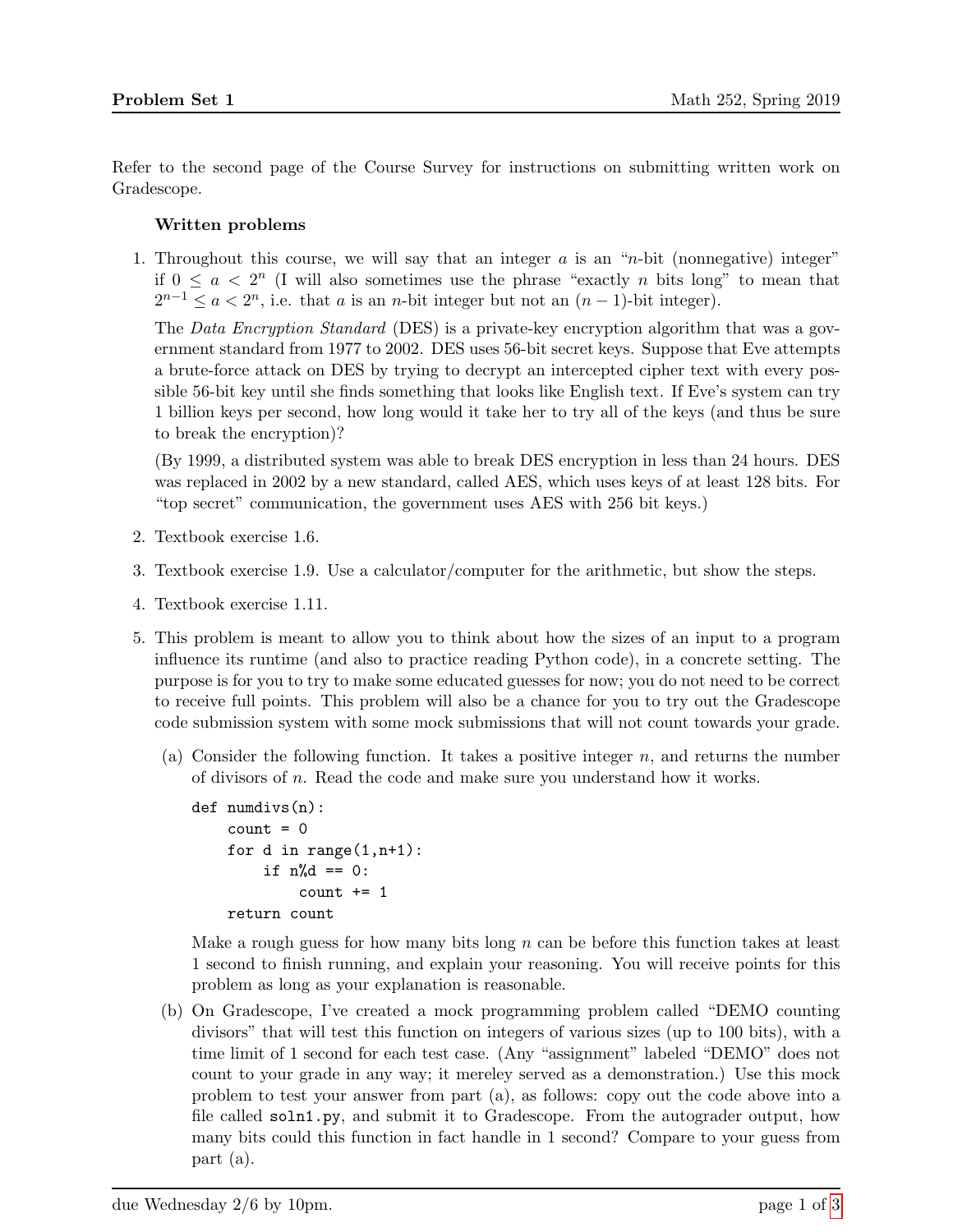(c) Now consider the following alternative implementation. Briefly explain why this also correctly calculates the number of divisors of n.

```
def numdivs(n):
count = 0d = 1while d*d < n:
    if n\%d == 0:
        count += 2d += 1
if d*d == n:
    count += 1
return count
```
(d) Predict how many bits long n must be before the code in part (c) cannot finish in less than 1 second, and explain your reasoning. Then copy the code out to a file soln2.py, submit it to Gradescope, and see how accurate your guess was. Again, you will receive points for this problem as long as your reasoning makes sense.

Comment: You might enjoy trying to implement a more efficient solution to this problem, and testing it with the Gradesope autograder. This is certainly not in any way a required part of the course, but I'd be interested to here about any interesting ideas you have, and how many testcases you're able to solve.

# Programming problems

- 1. The first part of this week's programming assignment is to work on an excellent Python tutorial that covers almost all of the basics that we will need for the programming in this course. Friday's class (2/1) will be devoted to giving you time to work on the tutorial while I am on hand to help you and answer questions. You will receive full points for this part as long as you make a good-faith effort to complete the prescribed exercises by the end of next week. Please let me know if you are having difficulty or think you will require more time. Please let me know if and where you are having trouble. I will be able to monitor your progress from my account, and see which exercises you've completed, so you do not need to submit anything for this problem.
	- (a) Go to <https://cscircles.cemc.uwaterloo.ca/>, and create a free account. Please use your college (.edu) email address for you account, so that I can match accounts with the class list from acdata.
	- (b) After making your account, go to your profile and enter npflueger as your "Guru's Username."
	- (c) Read the tutorial and complete the exercises from the following sections:
		- Sections 0 through 10, except 2X, 6D, 7A, and 8.
		- Section 13.
		- After doing the rest, go back and work through section 6D (on debugging).

The whole tutorial is excellent, of course, so you would benefit from doing the other sections as well. The list above identifies the parts that will be most important for our programming assignments.